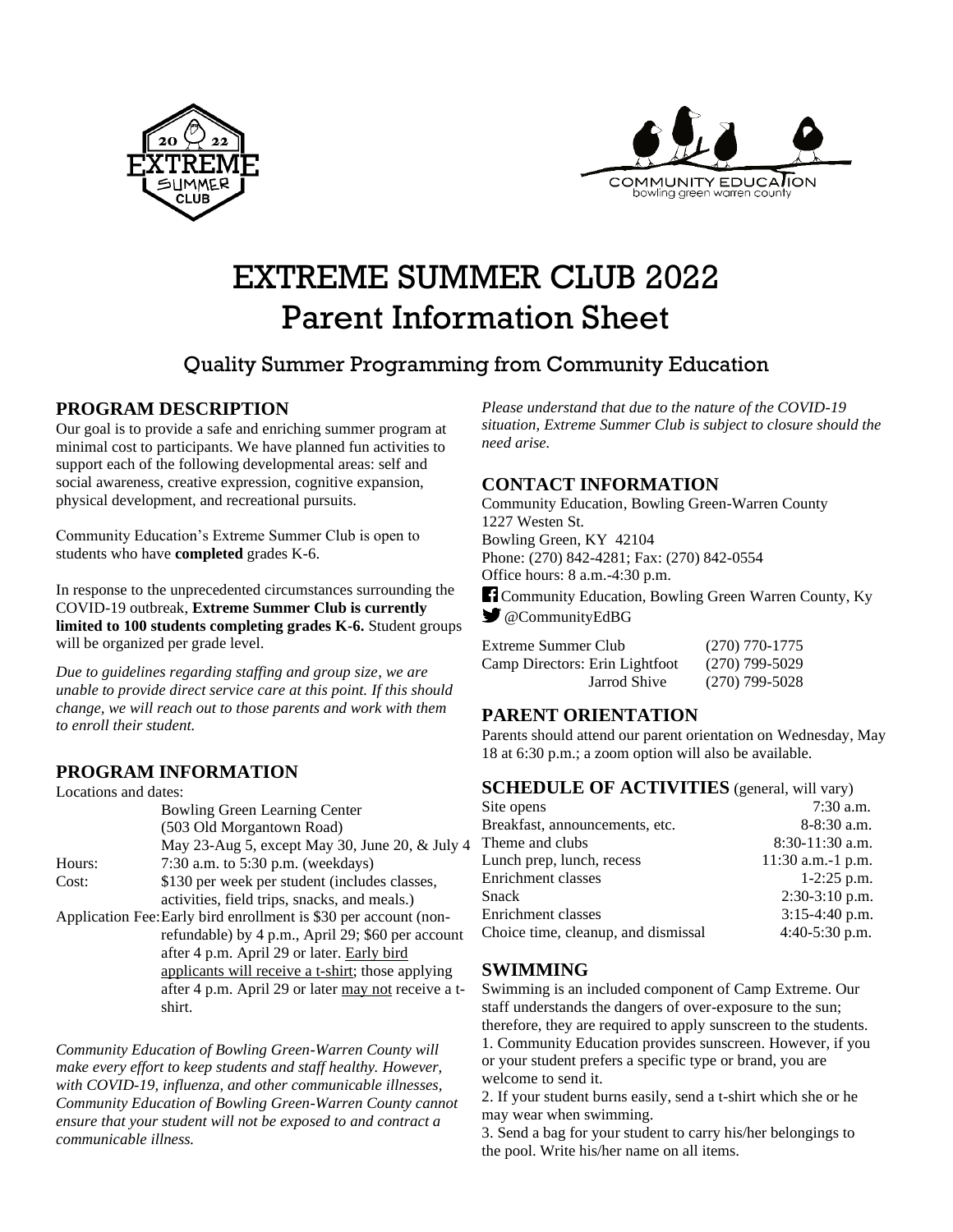#### **ACTIVITIES** (examples – others may be used):

Classes (weather, math, science, music keyboarding, nature, write your own fairy tale, etc.)

Themes (Getting to know you; red, white, and blue week; decades; etc.)

Special days (Carnival, Wet & Wild, kickball tourney, summer birthday party, etc.) Field trips

#### **MEALS AND SNACKS**

Breakfast, lunch, and afternoon snack will be provided and prepared by the Bowling Green Independent Schools' food service staff.

#### **PERSONAL BELONGINGS**

No personal belongings (toys, backpacks, books, etc.) are to be brought on site, except for a water bottle with the student's name on it.

#### **FEE PAYMENTS AND VACATIONS**

Community Education understands that many students participate in other activities and/or family vacations during the summer. Fees are due on each Monday of the weeks that the student will be participating – regardless of whether the student attends on Monday. The full amount is due each week that students are participating. **There are no daily rates for summer.**

- 1. **Fee payments are due on Mondays.** You may pay online anytime or by phone during office hours. Money will not be taken on site.
- 2. A **\$20 late fee will be charged for payments made after midnight on Tuesday**. If fees are delinquent, your student will not be accepted in the program on Wednesday.
- 3. Fees are not prorated due to illness, weather or holidays.
- 4. One receipt will be emailed in January of 2023 to the email address you provided on the application form unless you provide us with an updated address or otherwise notify the Community Education office.
- 5. **No daily enrollments or daily rates.**
- 6. **SURCHARGE FOR WEEKLY ATTENDANCE**

**ADJUSTMENTS:** Once enrollment is complete; we will only accept changes through May 6 for the weeks your student is to attend. After May 6 there will be a \$50 surcharge for each change made in the number of weeks your student will attend. Examples include but are not limited to: If your student does not attend a week you had registered for, your cost will be \$50. If you add a week that previously you did not register your student for, or you wish to switch one week for another, there will be a \$50 fee in addition to the regular weekly fee.

#### **RECORDS**

- 1. It is the parents'/guardians' responsibility to keep enrollment records current as to home phone, address, place of employment, business phone, cell phone, and emergency contacts.
- 2. Read this Parent Information Sheet carefully. **You are responsible for the information stated.** If you have any questions, please contact the camp director.

#### **SIGN-IN PROCEDURE**

- 1. Students must be signed in each day by a responsible adult.
- 2. Your student may NOT sign himself or herself in.
- 3.The adult also must note the time the student arrived at the program.
- 4.It is preferable that only the primary or secondary account holders sign students in each day. However, your listed emergency contact or one other designated person may do so, should extenuating circumstances arise.

#### **SIGN-OUT PROCEDURE**

- 1.The adult picking up MUST sign the student out each day on the designated sign-out sheet. Your student may NOT sign himself or herself out.
- 2.The adult must note the time the student is checked out of the program.
- 3. **A \$2 per minute late fee will be assessed if a student is picked up after 5:30 p.m.** The fee will be added to your account and will be due at the next regular payment.
- 4. Students are released **only** to those persons listed on the application form. Others arriving to pick up a student will be asked to wait while staff members contact the parents/guardians to receive verification for releasing the student.
- 5.Each adult, including parents/guardians, must show photo identification when picking up a student.

#### **WITHDRAWAL PROCEDURE**

- 1. Contact the Community Education office.
- 2. Notify a camp director.

### **ILLNESS & EMERGENCIES**

- 1. Any student showing signs of lice, fever (over 100 degrees), vomiting, contagious symptoms, and/or diarrhea will be removed from their group and will remain in a monitored, safe, and secluded area. In this situation, parents will be required to pick-up within ONE hour.
- 2.In the event of an emergency, every effort will be made to contact parents or individuals listed on the application form.
- 3.If Community Education is unable to reach anyone, an ambulance will transport the injured student to the emergency room.
- 4. Parents/guardians will be responsible for all costs incurred in such emergencies.
- 5. A doctor's note may be required for the student to return to program after any illness.

## **COVID-19 OR RELATED ILLNESS**

If COVID-19 or a related illness is confirmed in any student or staff member, Community Education and the program will proceed per the recommendations of the Barren River District Health Department. This may include a closure of the program for a given time period.